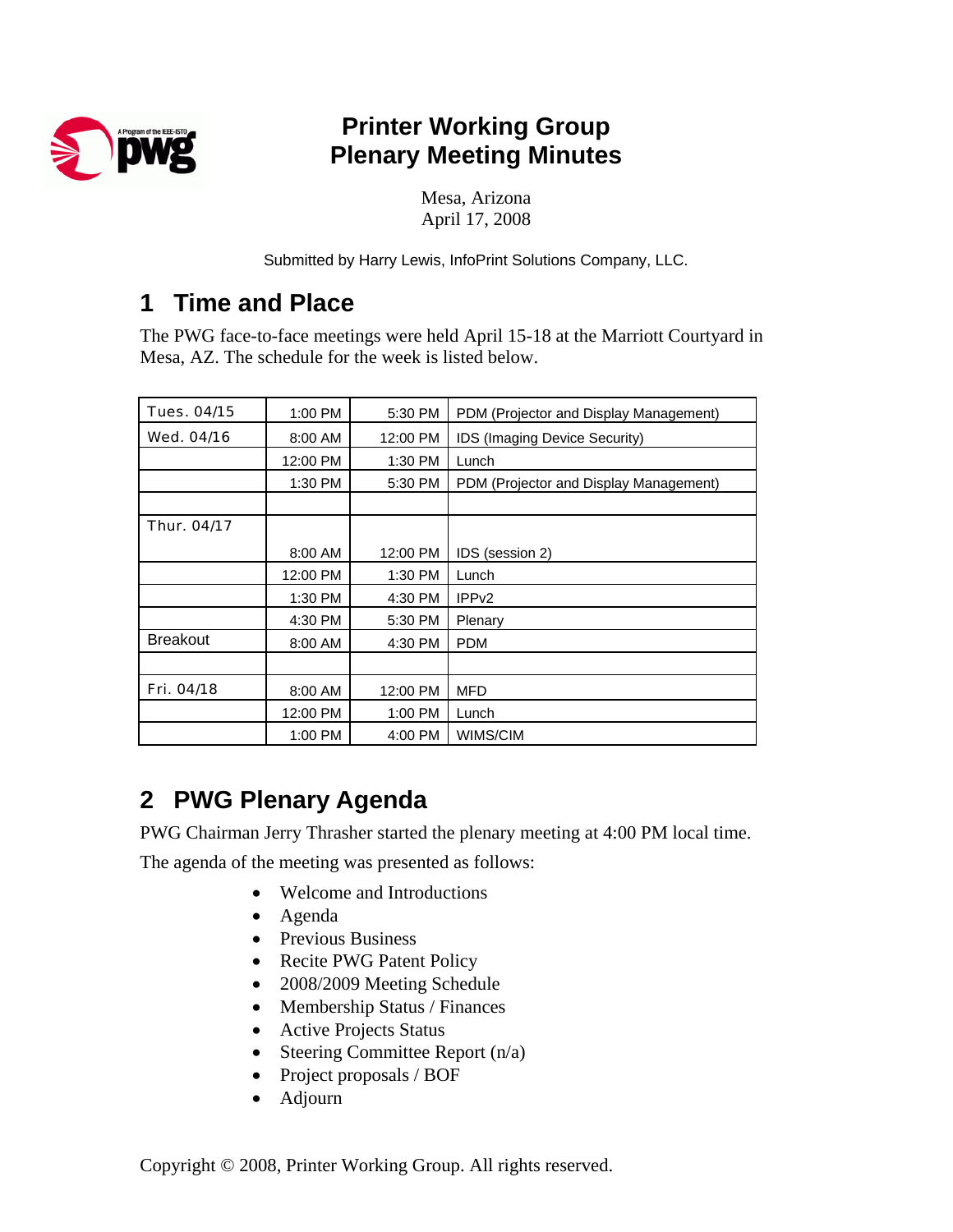

| <b>Attendee</b>          | <b>Company</b>               | <b>Email Address</b>       |
|--------------------------|------------------------------|----------------------------|
| Koichi Ara               | <b>NEC Display Solutions</b> | k-ara@vt.jp.nec.com        |
| <b>Ron Bergman</b>       | Ricoh Co.                    | ron.bergman@ricoh-usa.com  |
| Shah Bhatti              | Samsung                      | shah.bhatti@samsung.com    |
| <b>Paul Brown</b>        | <b>SP Controls</b>           | pbrown@spcontrols.com      |
| <b>Nancy Chen</b>        | Oki Data                     | nchen@okidata.com          |
| Peter Cybuck             | Sharp                        | cybuckp@sharpsec.com       |
| <b>Dennis DeYoung</b>    | <b>Xerox</b>                 | Dennis.DeYoung@xerox.com   |
| Lee Farrell              | Canon Inc.                   | lee.farrell@cda.canon.com  |
| <b>Umesh Jani</b>        | <b>Texas Instruments</b>     | mugjani@ti.com             |
| <b>Rick Landau</b>       | <b>Dell</b>                  | Richard landau@dell.com    |
| <b>Harry Lewis</b>       | <b>InfoPrint Solutions</b>   | HarryL@us.ibm.com          |
| <b>Joe Murdock</b>       | Sharp                        | jmurdock@sharplabs.com     |
| <b>Glen Petrie</b>       | Epson                        | Glen.petrie@eitc.epson.com |
| <b>Erhan Soyer-Osman</b> | <b>Microsoft</b>             | erhanso@microsoft.com      |
| <b>Jerry Thrasher</b>    | Lexmark International Inc.   | thrasher@lexmark.com       |
| <b>Randy Turner</b>      | Konica-Minolta               | rturner@amalfisystems.com  |
| <b>Bill Wagner 雷</b>     | TIC                          | wamwagner@comcast.net      |
| Dave Whitehead           | Lexmark International Inc.   | david@lexmark.com          |
| <b>Craig Whittle</b>     | Sharp                        | cwhittle@sharplabs.com     |

## **3 PWG Plenary Meeting Attendees**

## **4 Previous Business**

The minutes of the previous PWG F2F Plenary meeting were approved.

# **5 PWG Patent Policy review**

The PWG Chairman reviewed the PWG patent policy with the members in attendance. It was noted that the policy that was presented is the current IEEE patent policy that was recently updated and is not exactly in line with published PWG patent policy. It was also noted that there is an effort underway to modernize the PWG patent policy.

The current published PWG Patent Policy statement is available at:

<ftp://ftp.pwg.org/pub/pwg/general/PWG-Patent-Statement-20060509.pdf>

Draft of revised copyright notice also reviewed.

Presentation of patent policy was acknowledged by members in attendance with no comment or indications of any known IP.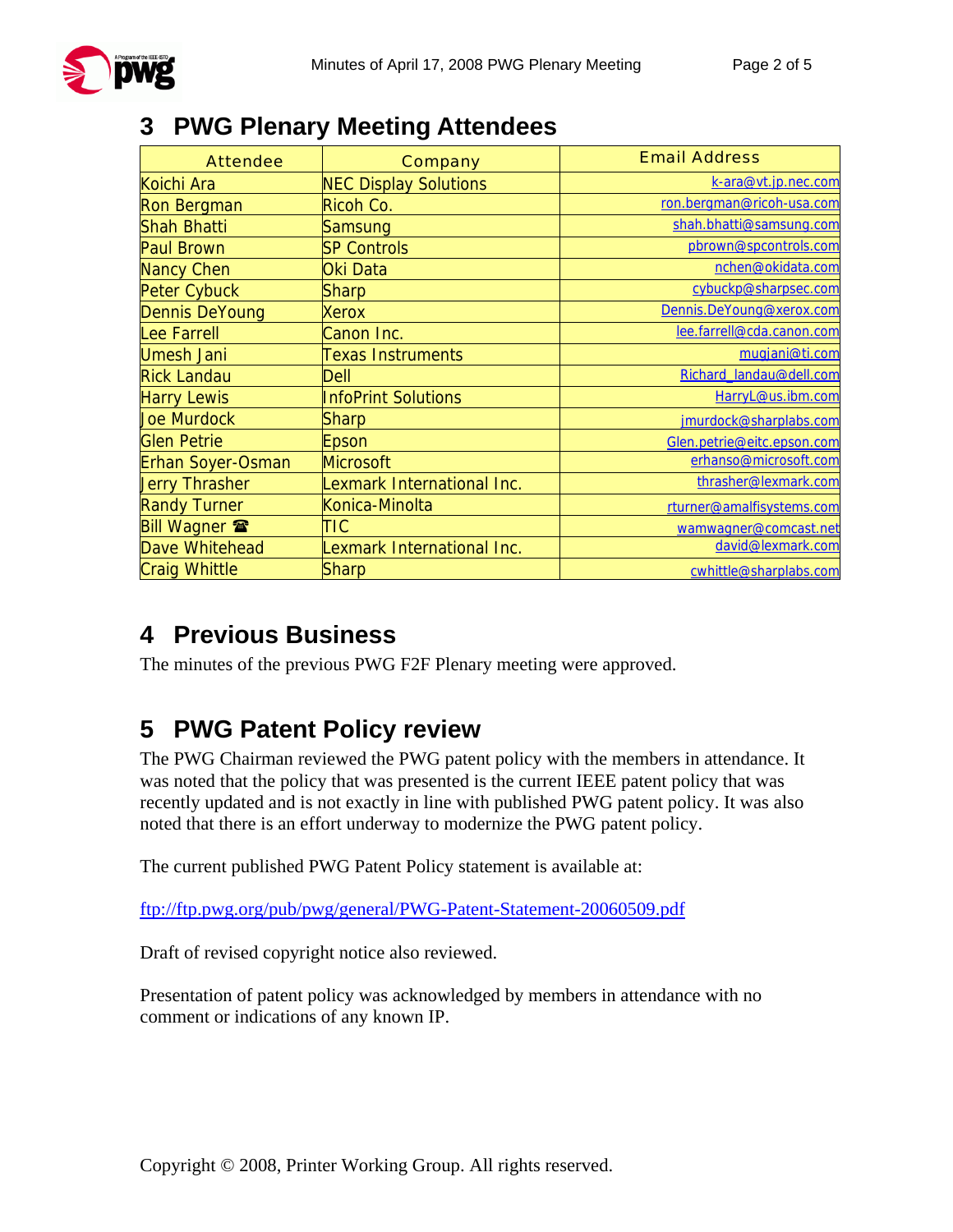

## **6 2008 Meeting Schedule**

Jerry Thrasher presented the current draft of the 2008 PWG F2F schedule.

| <b>2008 Meeting Schedule:</b> |                                     |  |  |
|-------------------------------|-------------------------------------|--|--|
| Week of June 23-27            | Longmont/Boulder CO (with P2600)    |  |  |
| Week of August 11-15          | <b>Sharp Vancouver (with P2600)</b> |  |  |
| Week of October 27-31         | Co-Locate with LF/OP (TBD)          |  |  |
| Week of December 2-5          | <b>Samsung Irvine</b>               |  |  |
| <b>2009 Meeting Schedule:</b> |                                     |  |  |
| Week of February 16-19        | Hawaii (big island)                 |  |  |

## **7 Membership Report**

Jerry Thrasher presented the current PWG membership and highlighted that Boeing is our newest member.

| •366 Software                      | <b>Microsoft</b>                 |
|------------------------------------|----------------------------------|
| •Apple Inc.                        | MPI Tech A/S                     |
| <b>Boeing</b>                      | .NEC Display Solutions           |
| •Canon, Inc.                       | «Northlake Software, Inc.        |
| •Coretronic                        | •Oki Data                        |
| $\n  DeII\n$                       | .Peerless Systems Networking     |
| •Epson Inc.                        | <b>.RICOH Company Ltd.</b>       |
| «Fuji Xerox Co., Ltd.              | •Samsung Electronics Corporation |
| Hewlett-Packard                    | •Sharp Labs of America           |
| Intermate A/S                      | •Sigma-Tel                       |
| •Konica Minolta                    | <b>•Toshiba</b>                  |
| <b>.Kyocera</b>                    | <b>.Xerox Corporation</b>        |
| <b>.Lexmark International Inc.</b> | •Zoran Imaging Division          |

# **8 Status of PWG Working Groups and Projects**

Various representatives presented status of their projects as follows.

## *8.1 WIMS IMAGING STATE & COUNTER MIB v2*

Bill Wagner presented WIMS Imaging State & Counter MIB v2 status

- Approved as a PWG Candidate Standard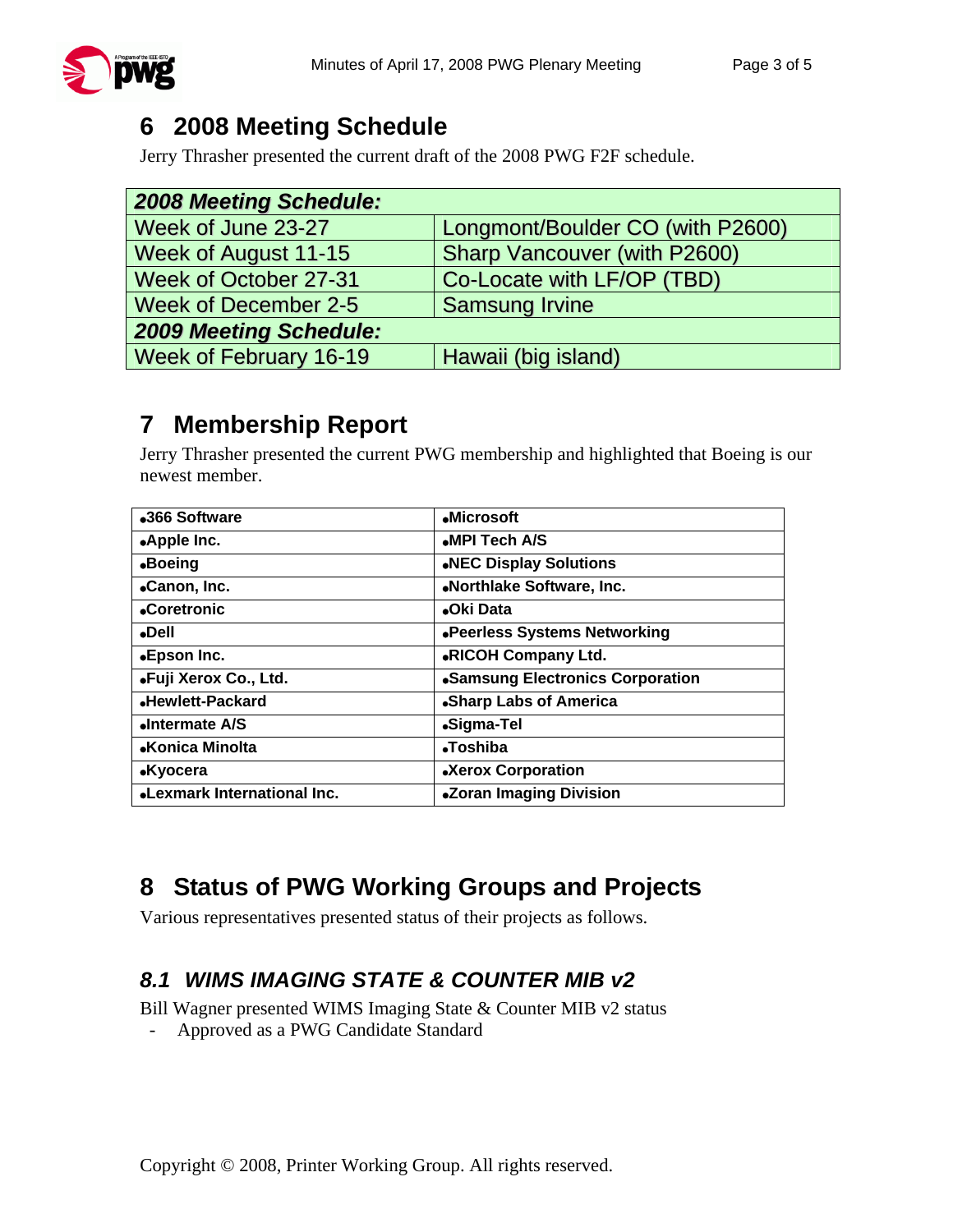### *8.2 WIMS-CIM*

Bill Wagner presented WIMS – CIM status

- Complete set of CIM changes requests related to Printer Devices approved and incorporated in the latest DMTF CIM release.
- Dell to prototype CIM Printer Device MOFs
- Updating additional printer related MOFs such as alerts, counters, print service, print job and print queue are future considerations. Counters are the most likely next step.
- See the PWG Web and Wiki for up to date status.

## *8.3 MFD*

Dennis DeYoung (Xerox) presented MFD w/g status. This group is pursuing common semantics for MFDs, subunits, services, jobs and documents. Print (output side) is complete. Scan (input side) is the current focus. Requirements and Use Case documents for Scan Service are now ready for Formal Approval. Scan Service modeling continues simultaneously with Schema and WSDL updated to reflect changes as they occur. The group is generating an XML Schema in parallel with their specification. A protocol binding is on the horizon as a follow-up activity.

There was a question, how does this differ from the Microsoft scan service? We are hoping to superset the Microsoft definitions and not redefine.

## *8.4 IPPv2.0*

Ron Bergman presented IPPv2.0 status. IPP extensions exist in 17 different standards documents issued after IPPv1.1. The version 2.0 efforts will group extensions into multiple function sets for compliance and interoperability purposes.

## *8.5 PDM*

Rich Landau presented PDM working group status. Basically, the bulk of initial development is complete. Preliminary draft of MIB completed is stable and compiles. Now revising and refining. PWG has assigned OID arc to projectorDisplayMIB 1.3.6.1.4.1.pwg(2699).experimental(2).projectorDisplayMIB(4). Remaining items include a line-by-line review of the spec and incorporation of any changes or corrections. Available for public review targeted for InfoCOM mid June. CEDIA trade show September in Denver. Prototyping anticipated later this year. Two members tentatively identified.

Need to examine the PWG/ISTO press release process for an anticipated announcement late 2008 or early 2009.